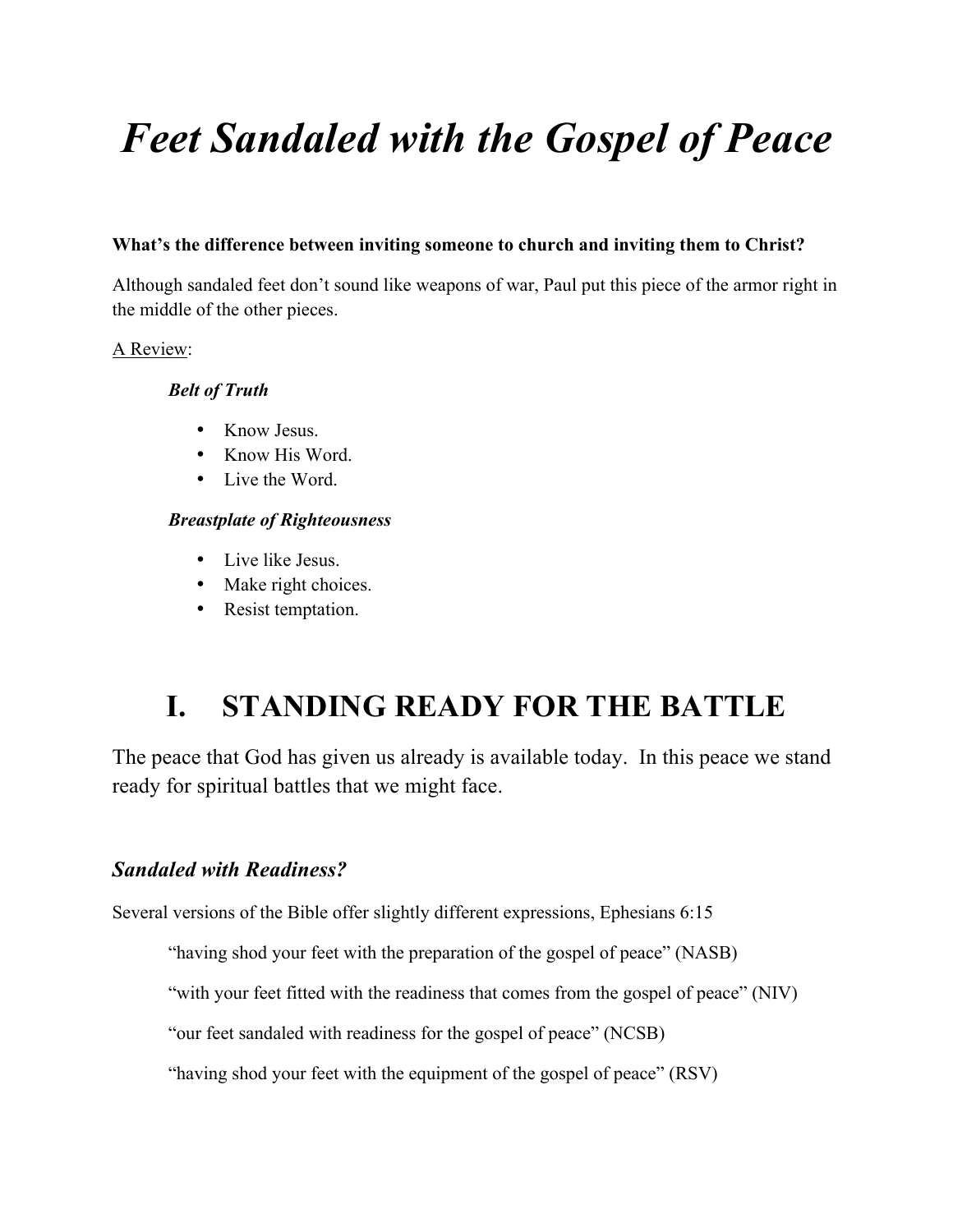**The differences revolve around the word translated variously as** *"preparation," "readiness,"* **or** *"equipment."* **The term speaks of preparedness, being ready for the battle. The question is, are we ready for the battle?**

**How ready are you for daily spiritual battles?**

(Rate your personal readiness.)

#### *Most believers aren't ready for spiritual battles.*

Putting on the armor is about learning to walk as Christ requires us to walk.

*Many churches don't teach believers how to do that. The Enemy doesn't back off… and too often he wins the battle*

God may use you to help another believer because you'll be prepared.

**How do we get ready for the battle? Getting ready for the battle involves both defensive and offensive actions.**

#### *"Standing" on the Defensive*

**The footwear imagery of this piece of the armor reflects the armament of a Roman soldier, who often wore boots equipped with long nails for solid footing.** 

#### **The image shows that we should anchor down against the Enemy's attacks.**

*"Stand" in Ephesians 6:13 is a military term meaning "take your position and hold it." We defend our ground simply by standing firmly.*

**Some Scriptures underline the believer's responses that seem to be more defensive than offensive.**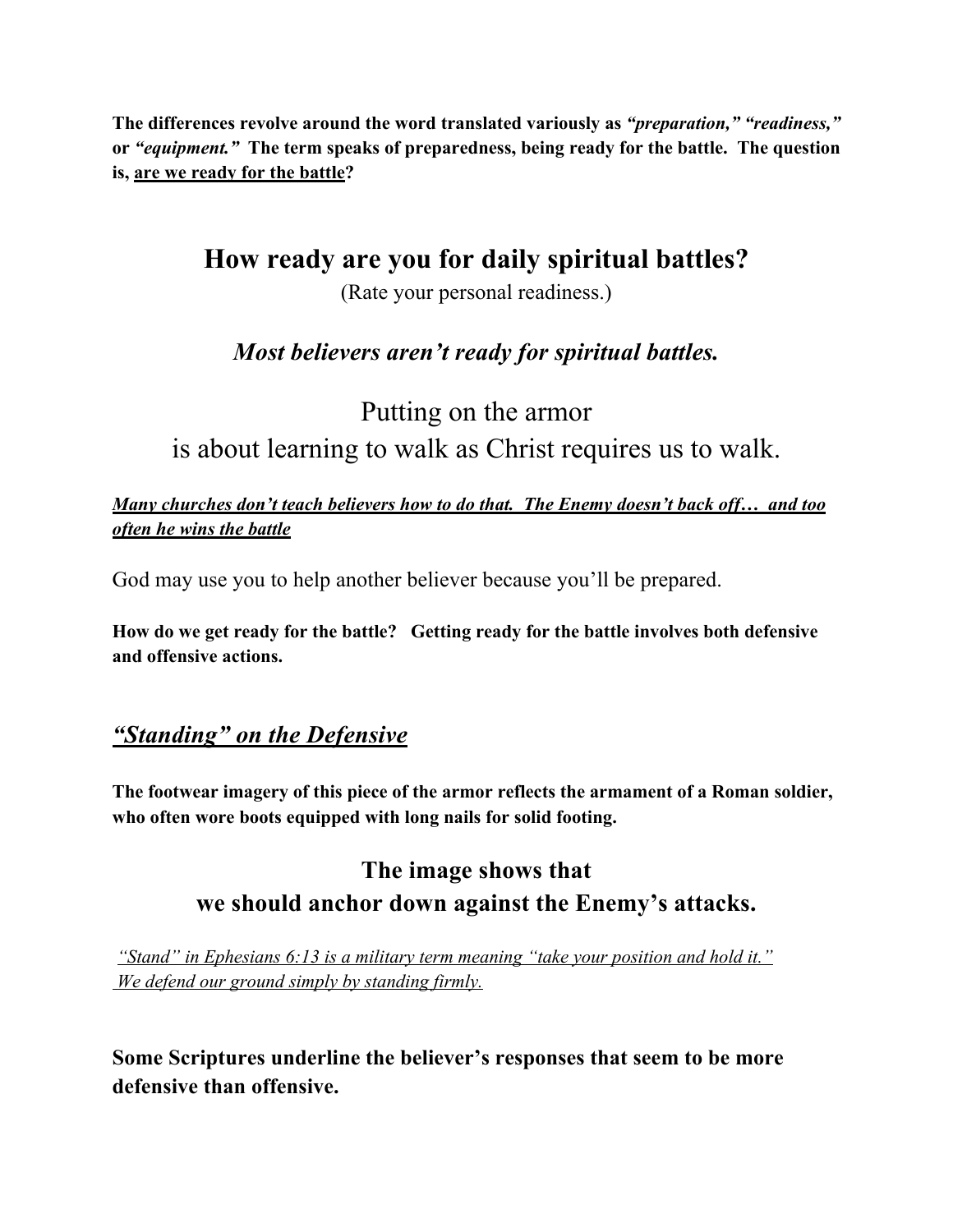*Stand firm* **(1 Cor. 16:13).** *Resist the Devil* **(Jas. 4:7).** *Resist him, firm in the faith,* **(1 Pet. 5:8-9).**

## *As believers we are to be watchful and alert, always aware of the spiritual forces around us.*

We submit to God, trusting Him to give us the power to resist the Devil...

**ILLUSTRATION:** White-water rafting. Just before we hit a rapid, the guide hollers, "Lock" in? Lock in?" Which means stabilize your feet to prevent being tossed from the raft.

# **How do we stand ready to defend against the Enemy?**

(Focus on five of many ways to defend yourself)

#### **1. Resist temptation when the Enemy seeks to lead you into sin.**

- **2. Stay faithful even when the battle rages.** Peace that God gives us does not necessarily mean an absence of conflict. God gives us calm that the world can't understand. **We resist the Devil when we stand in that peace (Phil. 4:6-7).**
- **3. Refuse to compromise biblical truth.** We stand-against when we learn, affirm, and teach biblical truth.
- **4. Keep your eyes on God in spite of distractions.** We prepare ahead of time by deciding we won't allow our circumstances to overshadow our focus on Him.
- **5. March forward in faith... "No matter what!"**

*When God calls us to take a step of faith, the prepared spiritual warrior moves without hesitation. He is equipped and always ready to be deployed.*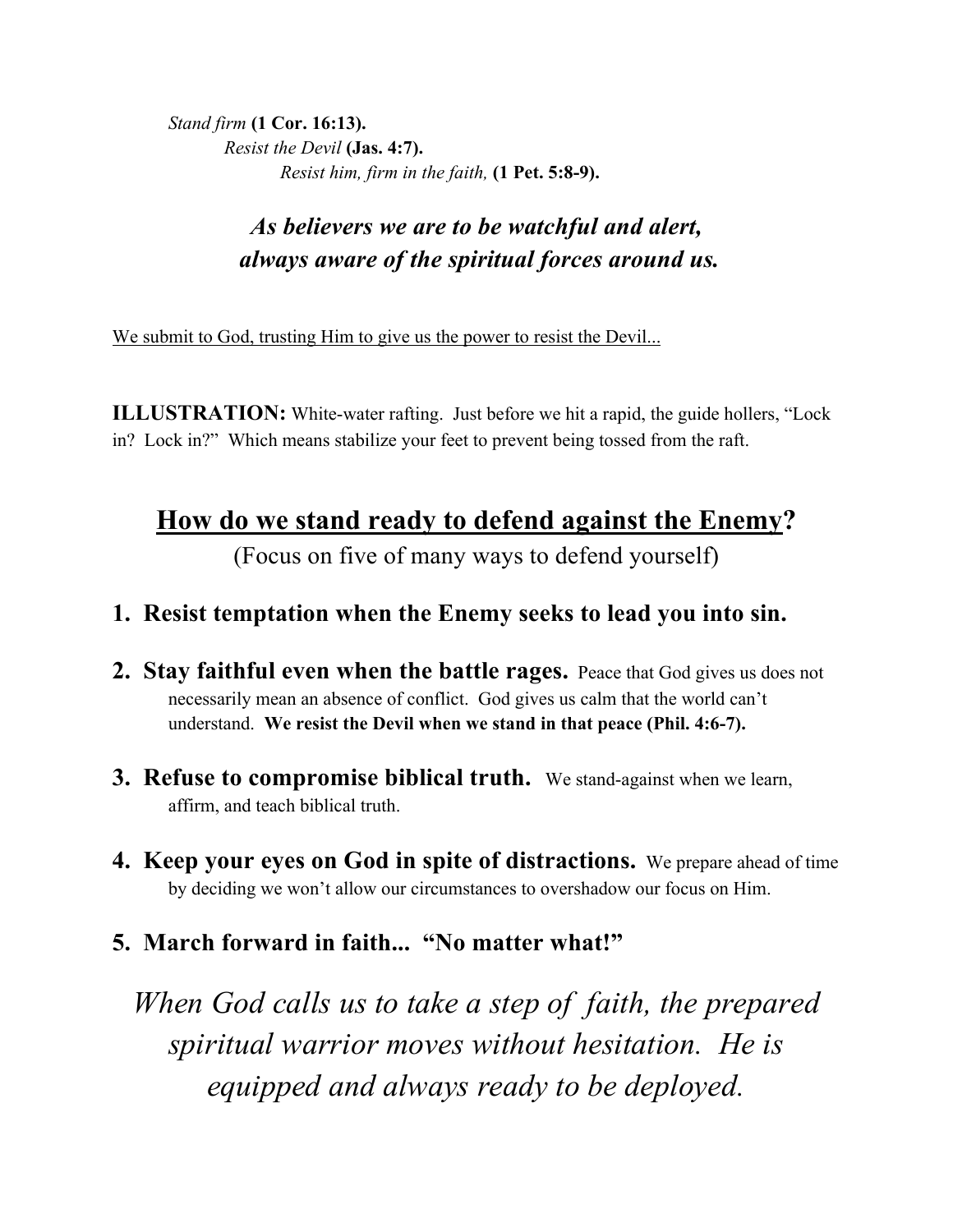We are ready for the battle when we are prepared to fight temptation, to remain steadfast, to stand for truth, to keep our eyes on God, and to march at God's command.

## *How locked-in for battle are YOU?*

For each of the five defensive positions, indicate your level of readiness:

- \_\_\_ ready to *resist temptation*
- \_\_\_ ready to *stay faithful*
- \_\_\_ ready to *refuse to compromise* biblical truth
- \_\_\_ ready to *keep my eyes on God*
- \_\_\_ ready to *march forward* in faith

#### *Moving Out on the Offensive*

Ephesians 6:15 sounds remarkably similar to Isaiah 52:7. A messenger proclaims peace, good news, and salvation – and Isaiah says the messenger's feet are beautiful.

#### **Having our feet sandaled isn't only defensive but also offensive: "Wearing the cleats of peace means sharing the gospel."** - JDP

#### *We should always be ready to share the good news of Christ.* (See 2 Tim. 4:2 & 1 Pet. 3:15)

This offensive aspect of standing ready is so important...

#### **Mark each statement as true (***T***), false (***F***), or uncertain (***U***) to reflect your personal readiness.**

- \_\_\_ I look for opportunities to tell others the good news of Jesus.
- \_\_\_ It's been a long time since I told someone about Christ.
- I will pray for opportunities to speak about Jesus this week.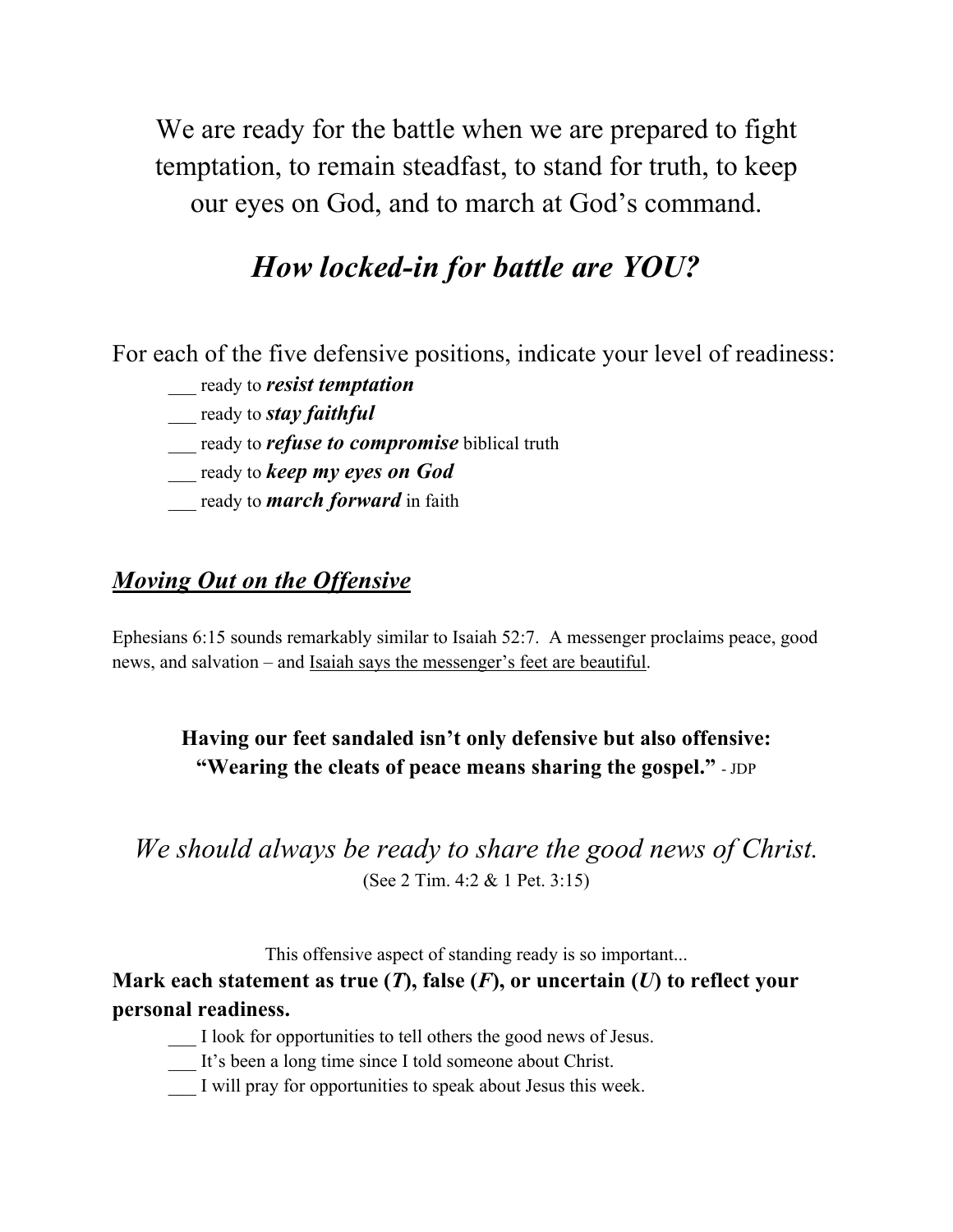The focus here is on God… who rescued us. Keeping that focus will help us when we face spiritual battles.

*"By grace you are saved through faith, and this is not from yourselves; it is God's gift not from works, so that no one can boast."* **- Ephesians 2:8-9.**

## **II. OUR RELATIONSHIP WITH GOD**

The costs of any war are high.

*The peace God gives us as His children… cost Him His Son!*

The better we understand this gospel of peace, the more willing  $\&$  able we will be to stand against the Enemy's wiles.

#### **Apart from Christ, we are at war with God**

The Bible teaches we are at odds with God apart from redemption in Christ. **Without salvation, we remain in the** *"domain of darkness"* **(Col. 1:13)**

#### **Ephesians 2:1-3 describes our lives prior to meeting Jesus.**

*"You were dead in your trespasses and sins in which you previously walked according to this worldly age, according to the ruler of the atmospheric domain, the spirit now working in the disobedient. We too all previously lived among them in our fleshly desires, carrying out the inclinations of our flesh and thoughts, and by nature we were children under wrath, as the others were also."*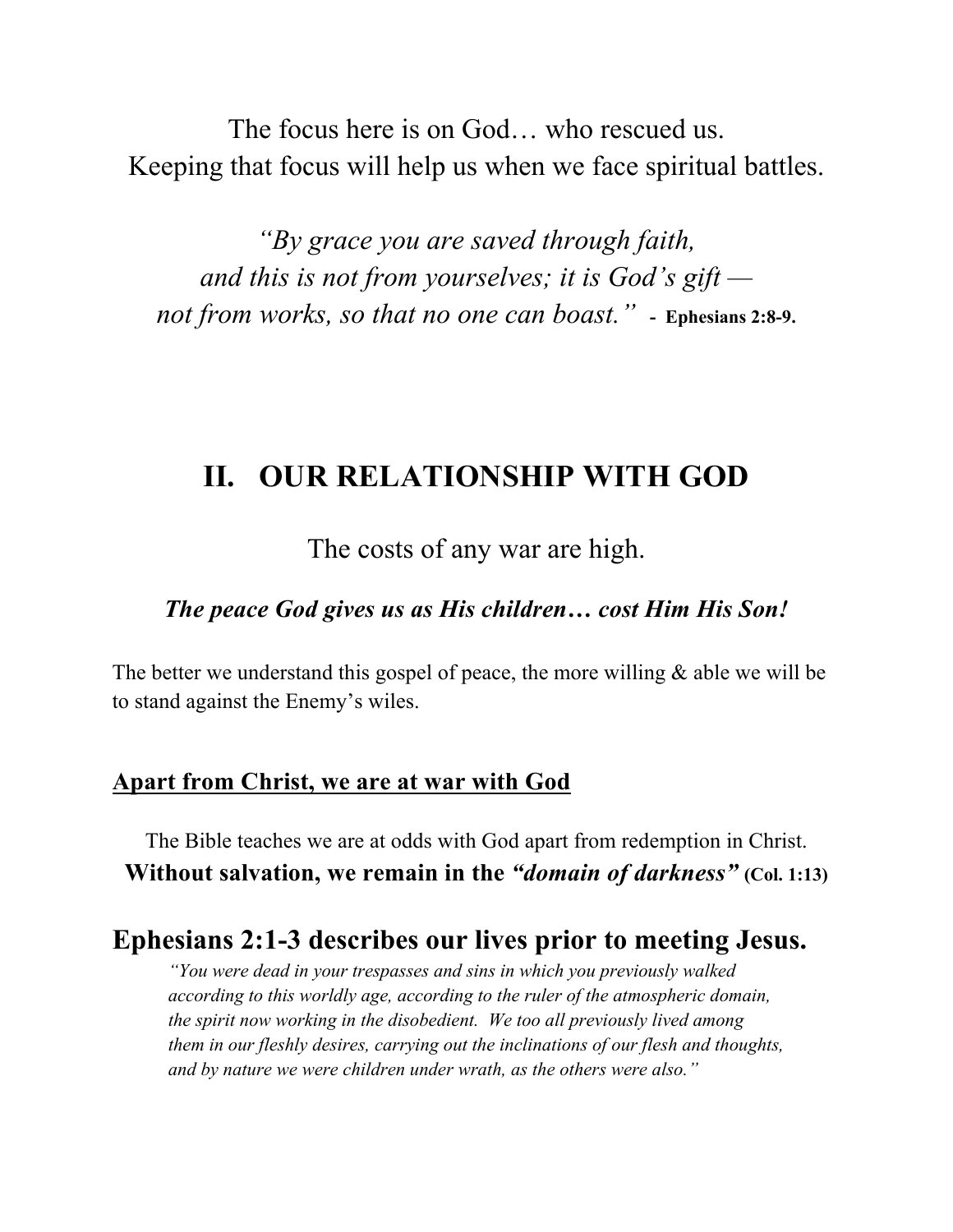Additional passages that describe our desperate situation:

- *"All have turned away; all alike have become corrupt. There is no one who does good, not even one"* **(Ps. 14:3).**
- *"The wicked go astray from the worm; liars err from birth:* **(Ps. 58:3).**
- *"All our righteous acts are like a polluted garment"* **(Isa. 64:6).**
- *"Those whose lives are in the flesh are unable to please God"* **(Rom. 8:8).**
- *"To those who are defiled and unbelieving nothing is pure; in fact, both their mind and conscience are defiled"* **(Titus 1:15).**

## **All of us are without hope apart from Christ.**

If we are at war with God, we have already lost the war and have no hope of winning a single battle.

## *There Is No Gospel of Peace Apart from Jesus*

*Jesus is he "Prince of Peace" (Isa. 9:6) whose sacrificial death bridges the gap between us and God.* Jesus is our mediator (1 Tim. 2:5). He became sin for us (2 Cor. 5:21), bore God's wrath against us (Rom. 3:23-26), and now advocates for us with the Father (1 John 2:1). In Christ, our sinfulness has now been addressed.

**No peace exists like the peace God gives us when our relationship with Him is restored. Jesus is that peace, and He makes that peace possible.** 

#### *Peace with God is not only Positional but also Practical*

Because we are positionally *"in Christ,"* we demonstrate that position practically by living righteously. Christ in us should be evidenced in our Christian words and actions.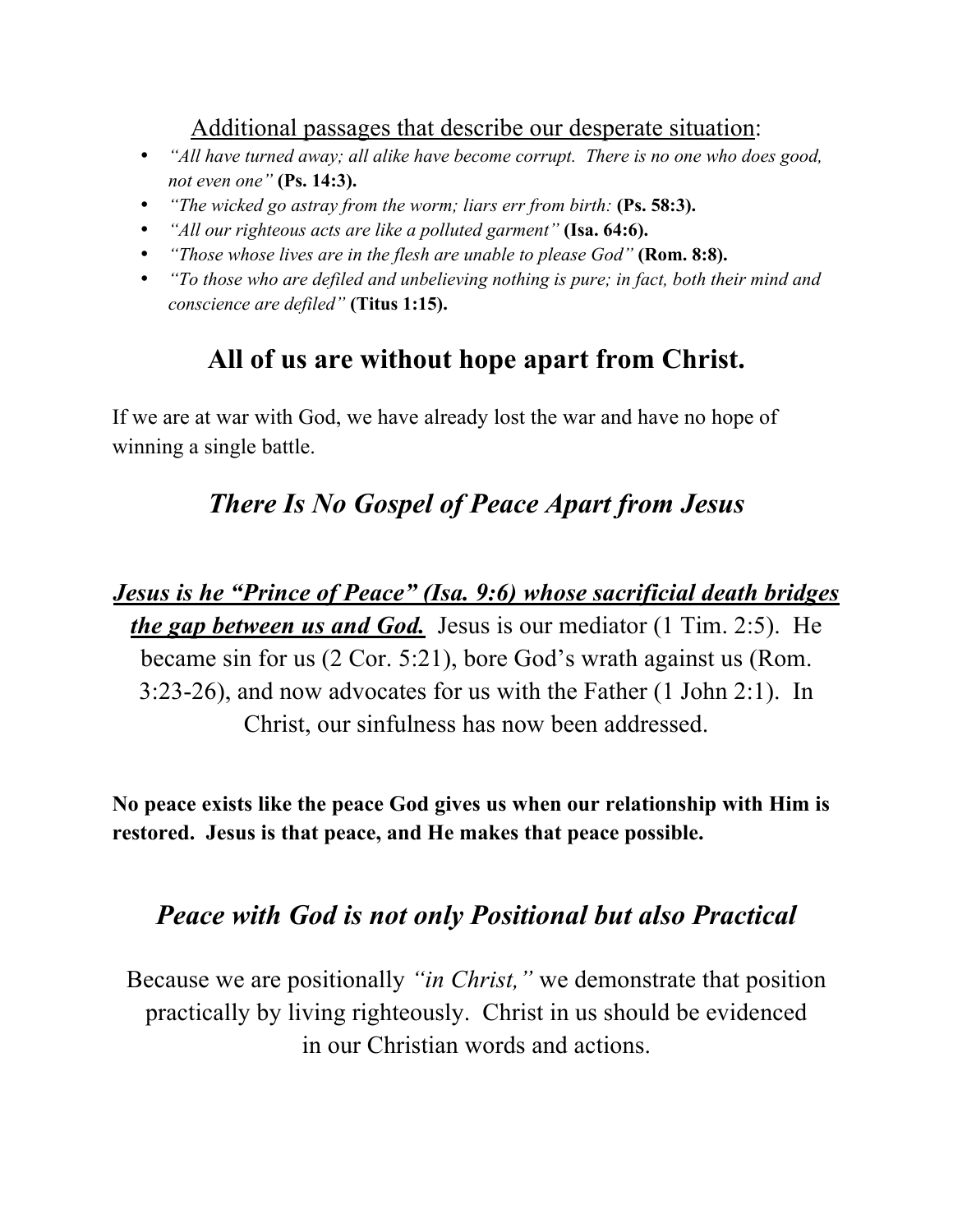When we sin, guilt and conviction quickly replace the temporary pleasure of sin, and we are rightly robbed of our inner peace. Only genuine confession and repentance followed by God's forgiveness will restore that peace **(see 1 John 1:9).**

#### **Place an "x" on the following scale at the place that best indicates your "practical" peace with God.**

|                        | 3                      | ◥                         |  |
|------------------------|------------------------|---------------------------|--|
| There's much sin       | I'm learning to walk   | By God's grace, I'm       |  |
| in my life, and I have | in righteousness and   | living righteously        |  |
| little peace with God. | thus experiencing more | and experiencing          |  |
|                        | peace than before.     | God's peace consistently. |  |

#### *Our Peace with God Is Unexplainable*

**Paul wrote from prison,** *"peace of God, which surpasses every thought, will guard your hearts and your minds in Christ Jesus"* **(Phil. 4:7).** 

*Human minds can't comprehend the peace that God gives us, because His peace isn't circumstantial. The battles can rage around us, and still we can have an unexplainable peace on the inside. The world doesn't understand this peace only comes from God.*

**The Enemy cannot disrupt the peace that God gives.** Amen!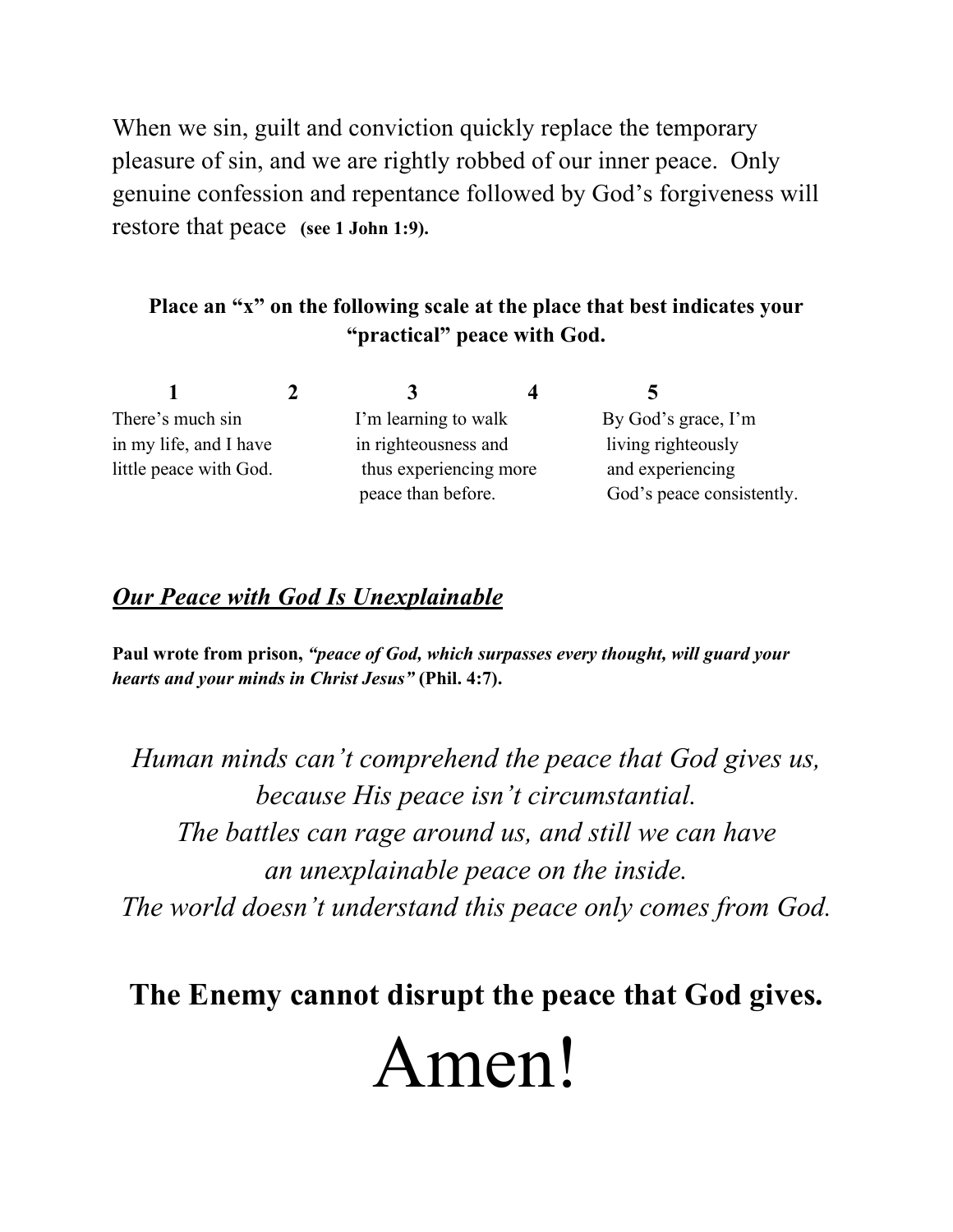#### **III. OUR RELATIONSHIP WITH OTHERS**

#### **Note some of the one-another passages in the Bible:**

- *"Show family affection to one another"* (Rom 12:10).
- *"Be in agreement with one another"* (Rom. 12:16).
- *"Accept one another, just as the Messiah also accepted you"* (Rom 15:7).
- *"Serve one another through love"* (Gal. 5:13).
- *"Carry one another's burdens"* (Gal. 6:21).
- *"Be kind and compassionate to one another"* (Eph. 4:32).
- *"Encourage one another and build each other up"* (1 Thes. 5:11)
- *"Let us be concerned about one another to promote love & good works"* (Heb. 10:24)
- *"Confess your sins to one another and pray for one another"* (Jas. 5:16).
- *"Love one another earnestly from a pure heart"* (1 Pet. 1:22).

## **A fundamental truth about spiritual warfare: the Enemy aims his arrows at relationships.**

In the first 4 chapters of Genesis, Satan successfully fosters division and strife in the first family.

#### The Enemy doesn't want us to have peace with one another.

## *Only when we are first at peace with God can we be at peace with others.*

(See: Exodus 20:12; Deuteronomy 6:4; Ephesians 4:1; Ephesians 5:22; and 1 Peter 3:7)

#### **Relationships clearly matter.**

## *Healthy relationships reflect the nature of God.*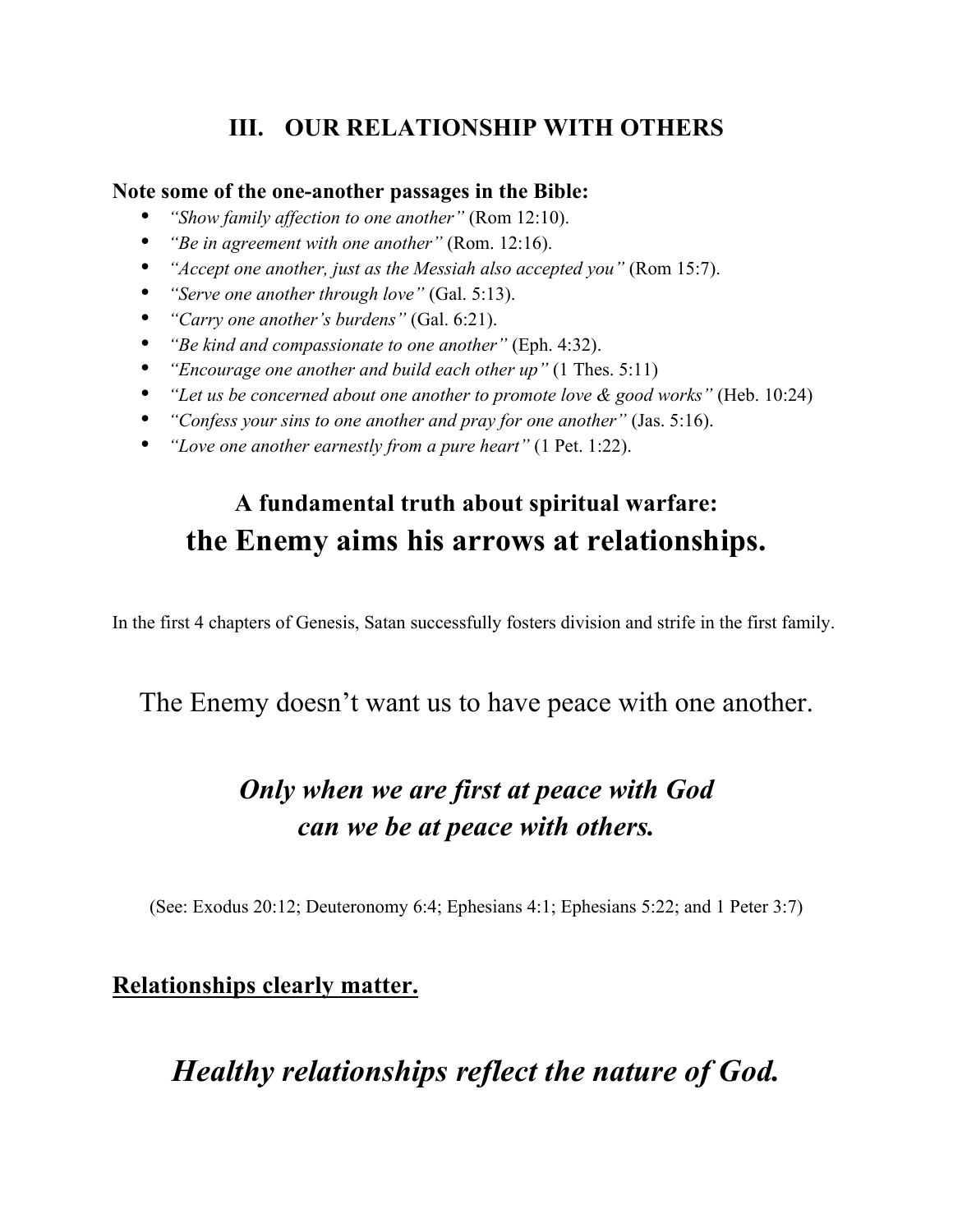Solid Christian marriages teach love that is sacrificial, giving, and unashamed. Good Christian parenting shows unconditional love that includes nurturing discipline. Godly friendships show affirming, supportive, and even confrontational love.

## *Healthy relationships are a witness. Others see how Christ loves.*

Relationships that point others to Jesus matter eternally.

#### **Unity Matters**

*I pray not only for these, but also for those who believe in Me through their message. May they all be one, as You, Father, are in Me and I am in You. May they also be one in Us, so the world may believe You sent Me. I have given them the glory You have given Me. May they be one as We are one. I am in them and You are in Me. May they be made completely one, so the world may know You have sent Me and loved them as You have loved Me* **- John 17:20-23**

## *Jesus prayed that the relationships of believers would be just as united as His own relationship with the Father.*

Four times in these verses He called for such unity because… that unity would be a witness to the world.

*The true Church marches forward under a common vision to fulfill the Great Commission (Matt. 28:18-20).*

God unites His church.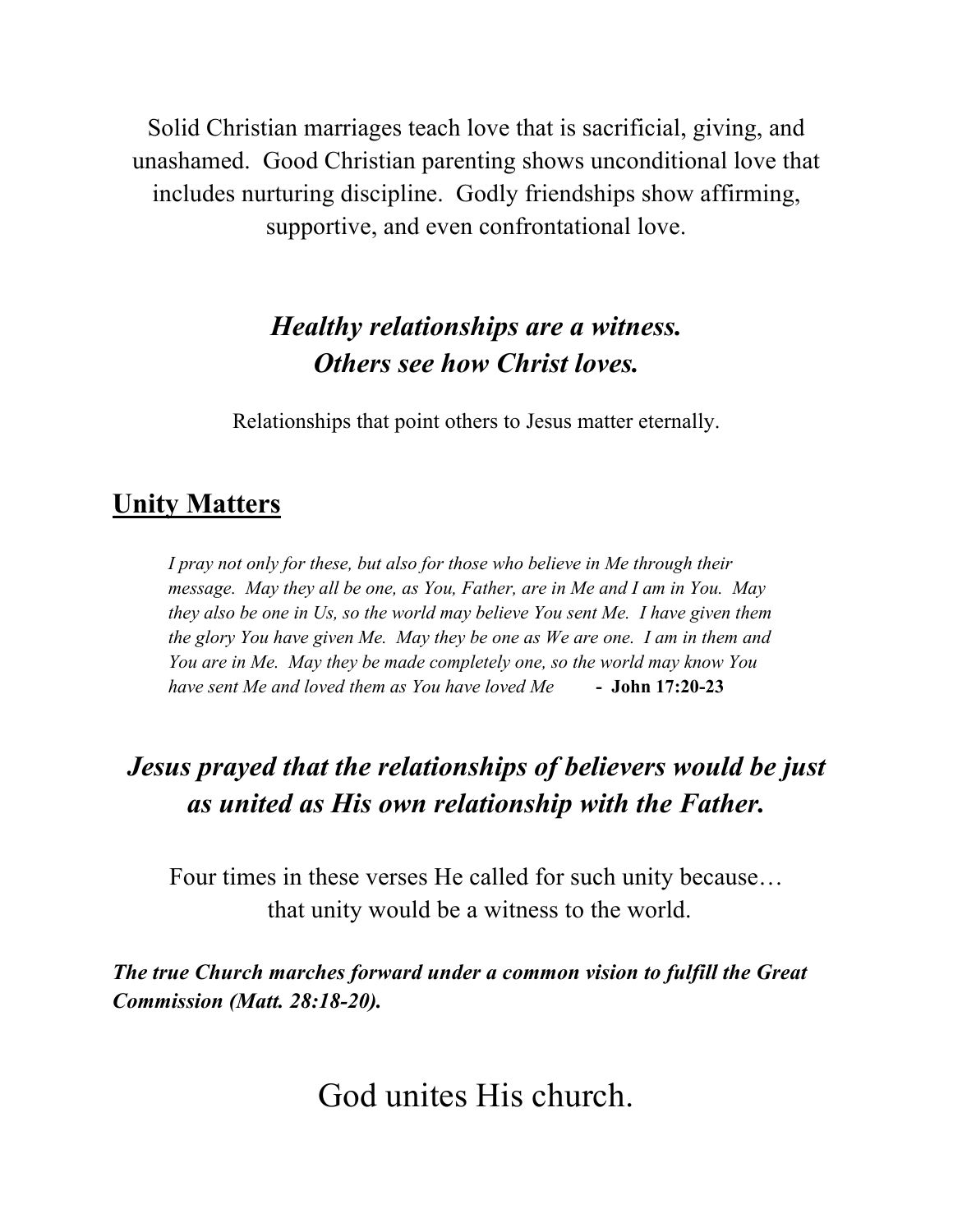## When a broken, messed-up world sees divine oneness... **they see a miracle!**

**NOTE:** Only God can make such things happen. (The unity I speak of here is a unity built solidly upon biblical truth. Unity that comes at the compromise of biblical truth is not godly unity at all.) Conversely, when the world sees believers who quarrel and bicker, they have little interest in being a part of God's church.

## **Evaluate your church's unity. Evaluate if/how your contribution is to unity or disunity.**

|  | My church is |  |
|--|--------------|--|
|--|--------------|--|

| Terribly divided | somewhat divided somewhat united divinely united |  |
|------------------|--------------------------------------------------|--|

**My contribution…**

| I am a source of | I sometimes | I somewhat | I promote and |
|------------------|-------------|------------|---------------|
| disunity         | cause       | strive     | sacrificially |
|                  | disunity.   | for unity. | seek unity.   |

#### *Forgiveness Matters*

#### **STEPS TO FORGIVING OTHERS**

- 1. Admit my anger and ask for God's forgiveness.
- 2. Ask God to help me to let go of my pain.
- 3. Meditate on God's grace toward me.
- 4. Pray for the other person.
- 5. Focus on doing good toward others. (The change of focus away from my anger will be liberating.)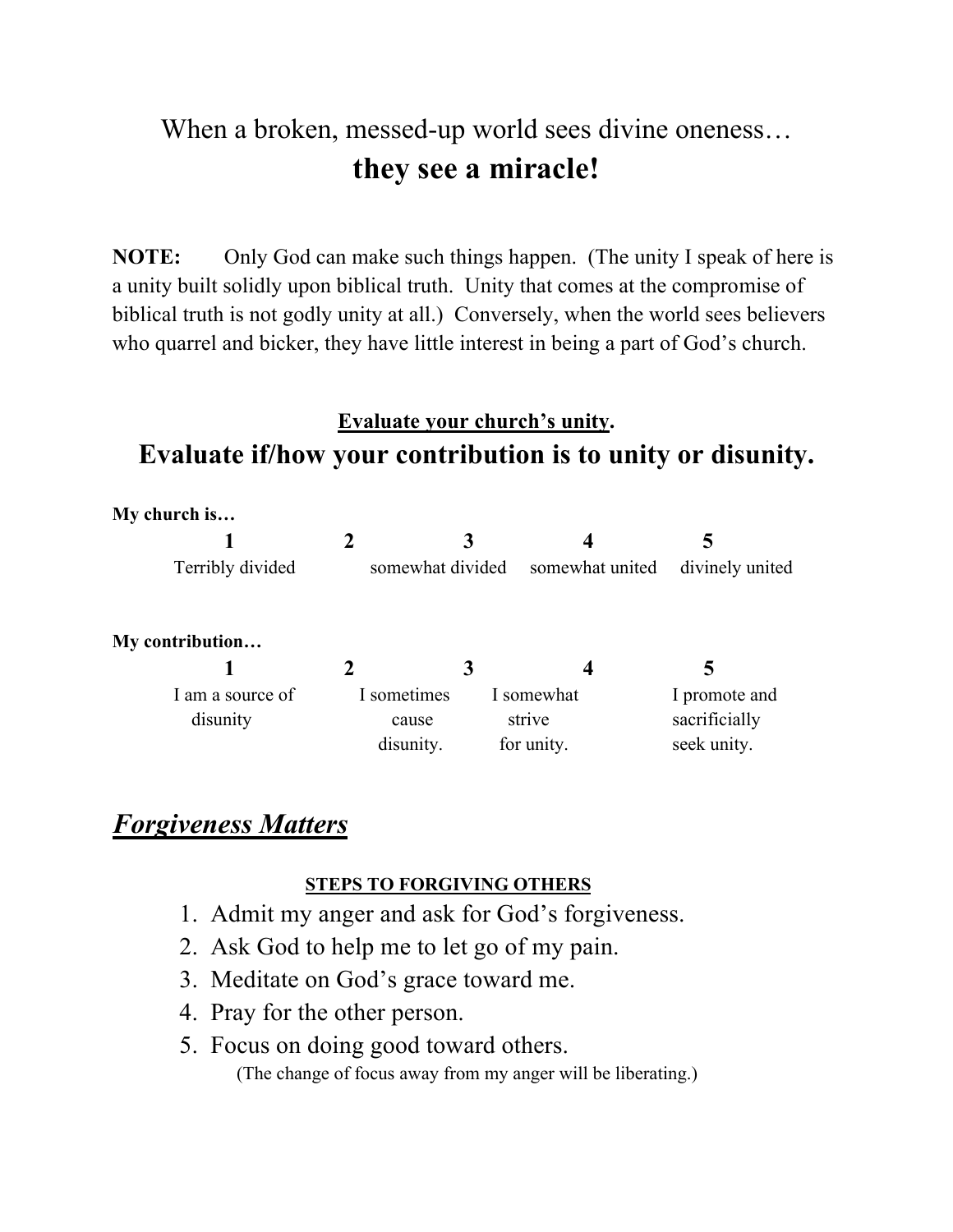## **HOLINESS that is found in unity & forgiveness:**

#### **Because unity matters, so does forgiving one another.**

*In you are offering your gift on the altar, and there you remember that your brother has something against you, leave your gift there in front of the altar. First go and be reconciled with you brother, and then come and offer your gift* **- Matt. 5:23-24**

*If you forgive people their wrongdoing, you heavenly Father will forgive you as well. But if you don't forgive people, your Father will not forgive your wrongdoing* **- Matt. 6:145-15**

## *Jesus teaches us that our peace with God relates directly to our peace with others.*

He doesn't allow us room to be bitter and unforgiving.

#### **He calls us to take the initiative toward reconciliation.**

We model God's forgiving love when we forgive others (see Matt. 18:21-35).

#### **In an unforgiving world, God's love bears a unique witness.**

God demands obedience, not-forgiving is disobedience.

He commands us to forgive others even when we don't feel like it or when the guilty party doesn't ask for forgiveness.

*Forgiving others frees us from the bondage of our pain.*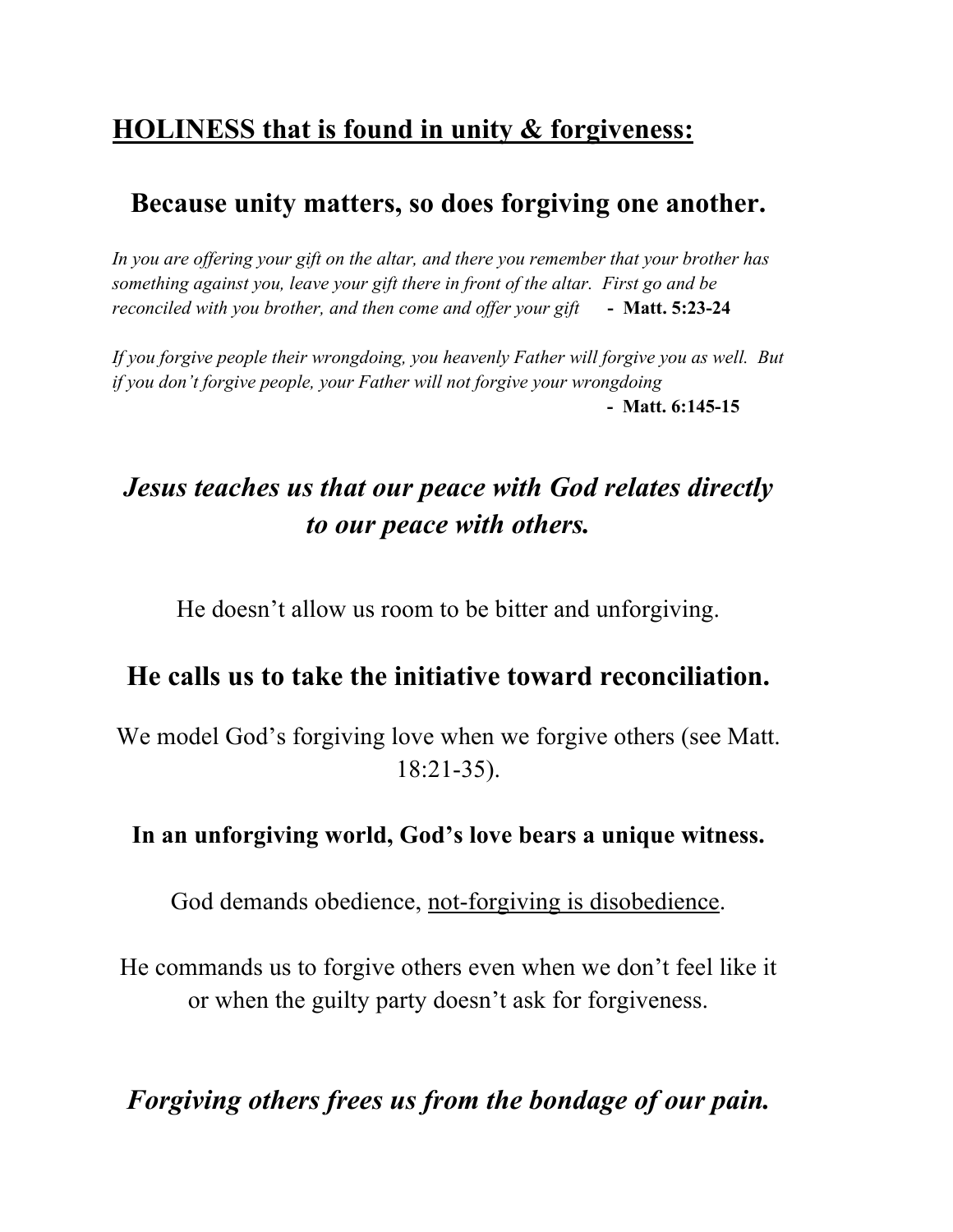While we may not forget the pain, it no longer controls us.

## *Forgiving others closes a door through which the Enemy seeks to enter our lives.*

He continually searches for entrances, and an unforgiving heart leaves a wide-open door.

*Do you need to forgive someone?*

#### **IV. GETTING READY TO TELL THE STORY**

Christ died for us… while we were still sinners **(Rom 5:6-8).**

**Through God's grace, we can have peace with Him.**

*Christ died for us. What awesome news!*

**Remember:**

…believers who are prepared for the battle are those who stand steadfast & ready to **PROCLAIM** *the* **GOSPEL which is a declaration of (spiritual) war!**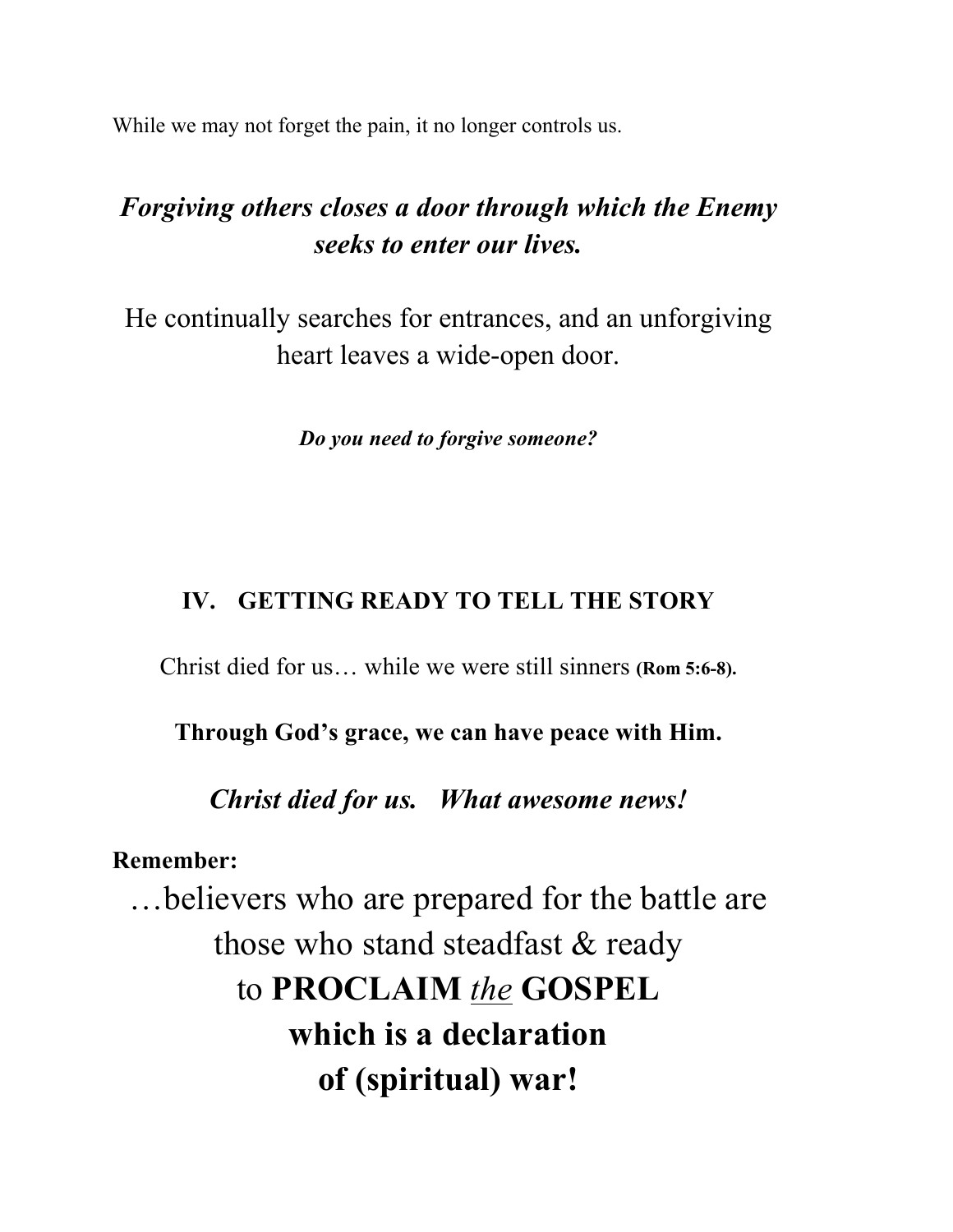#### **Make Sure You're Wearing the Full Armor of God**

Wearing the full armor of God is essential to faithful Christian living… not just to witnessing…

## *Understand that Unbelievers Are Blinded by the Enemy*

## **\*\*\*\*\*** A critical step toward evangelizing the unsaved is to make certain our theology about lost persons is correct. **\*\*\*\*\***

*"If in fact, our gospel is veiled, it is veiled to those who are perishing. Regarding them: the god of this age has blinded the minds of the unbelievers so they cannot see the light of the gospel of the glory of Christ, who is the image of God."* **- 2 Cor. 4:3-4**

The Apostle Paul was committed to telling others about the good news of Christ. In fact, he knew that God had called him to do just that. God would use him to *"open their eyes that they may turn from darkness to light and from the power of Satan to God, that they may receive forgiveness of sin"* **- Acts 26:18** 

## **Paul knew that no human power could change the minds the Enemy had blinded.**

We find this truth hard to swallow if we have friends and loved ones who are nonbelievers…

*However, the truth of the Scriptures always trumps our emotions.*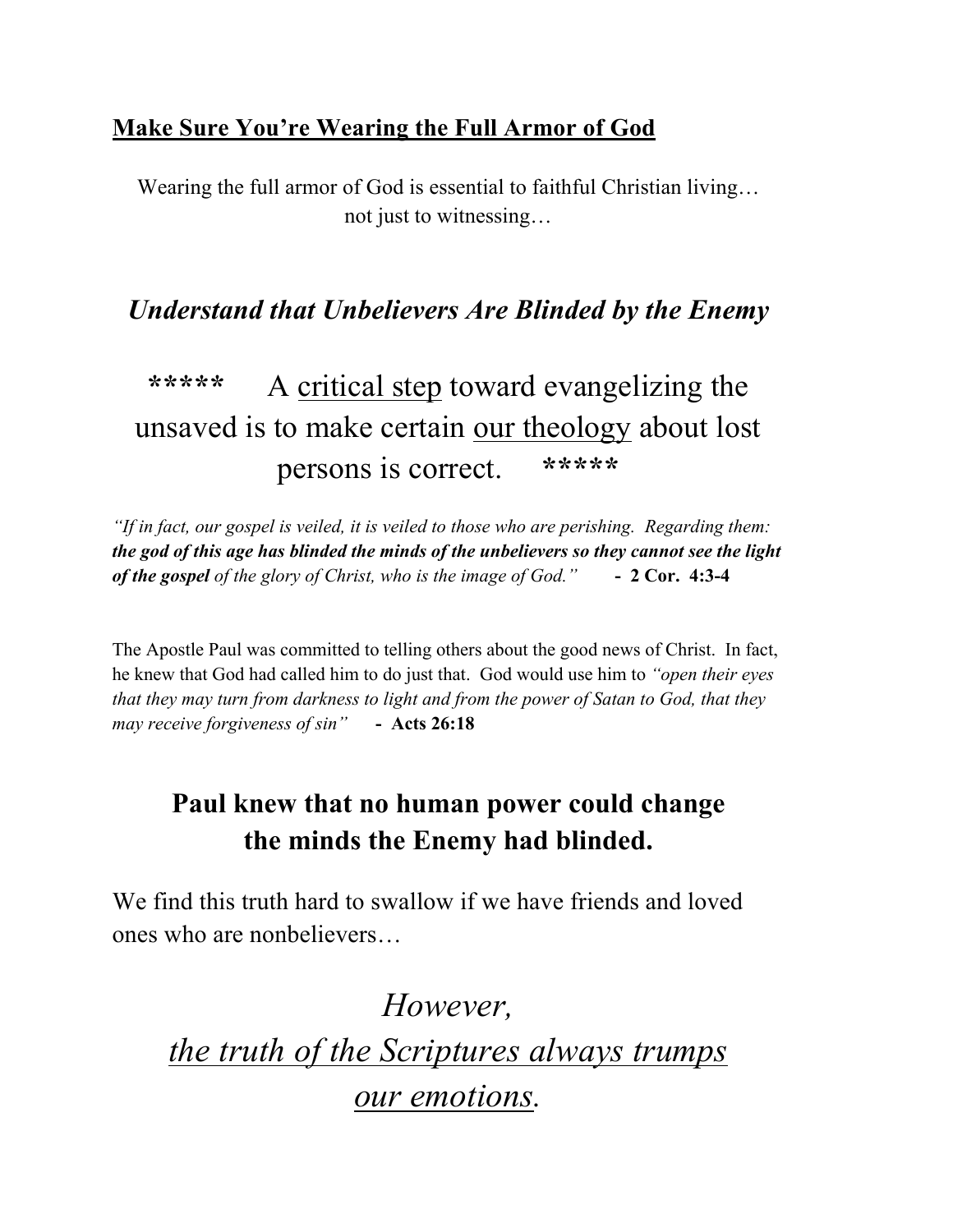## One step in getting ready to share the gospel is simply **accepting & believing the truth**

#### that persons who don't know Jesus as Lord are lost.

List the names of those you believe are blinded by the Enemy… Now commit to asking God to open their hearts to His truth.

#### **Get others to Pray for You**

When Paul concluded the list of armor in Ephesians ch.6, he then asked the believers to pray for him.

#### **Read Ephesians 6:19-20. Write Paul's prayer in your own words:**

*"Pray also for me, that the message may be given to me when I open my mouth to make known with boldness the mystery of the gospel. For this I am an ambassador in chains. Pray that I might be bold enough in Him to speak as I should."* **- Ephesians 6:19-20**

## Paul asked the believers to pray that he would *"make known with boldness"* the good news of Jesus.

#### *Paul understood that evangelism is spiritual warfare...*

We'd better **BE-ready** for the Enemy to fight against us.

*The Evil One doesn't give up his captives easily, he aims his arrows at believers, hoping the wounded won't be good witnesses.*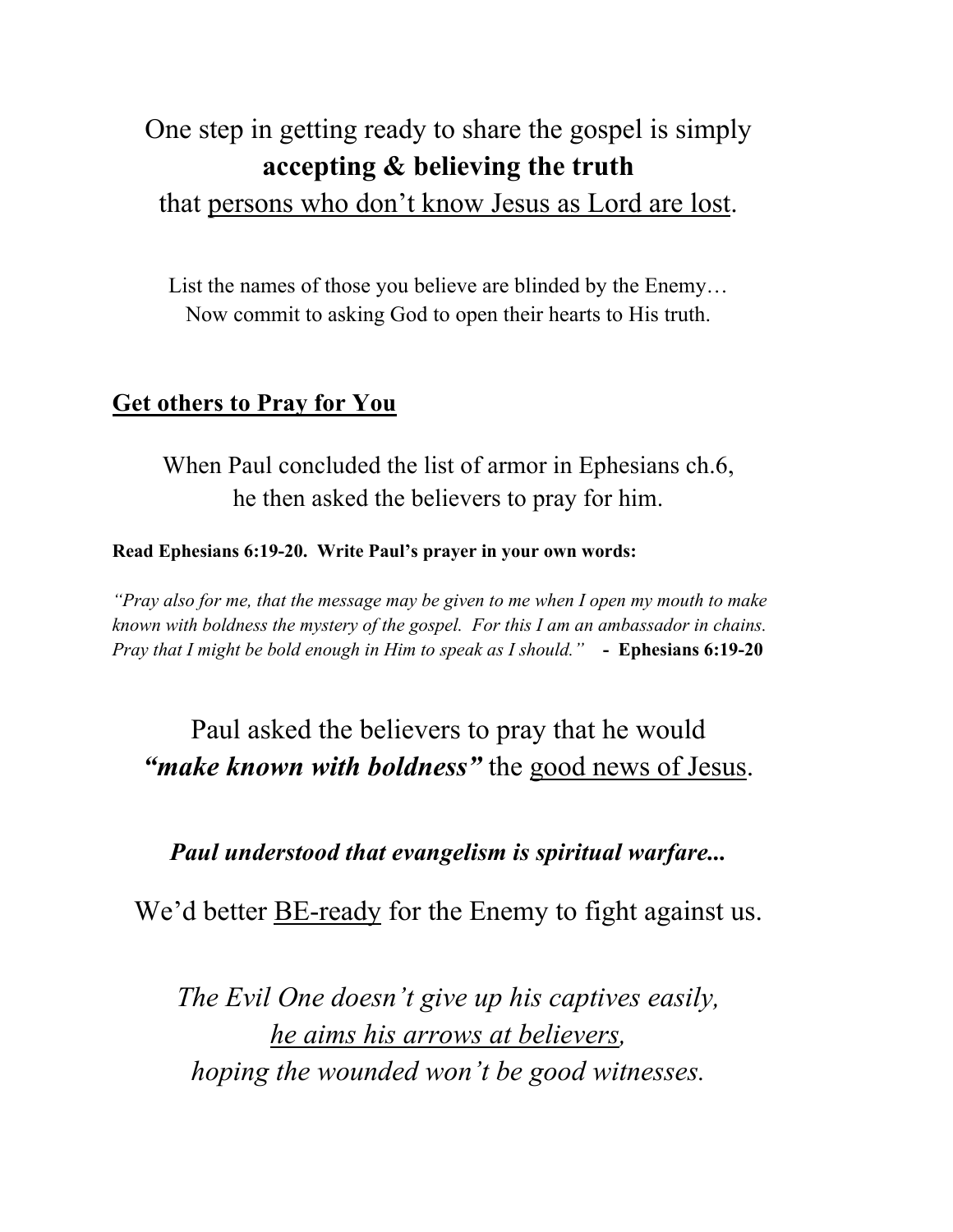#### **Think about how Satan disarms us thru our fear of rejection.**

We convince ourselves friends are "good enough" or, we think "I'm not good enough to be a witness for God…"

Sometimes our sin is so obvious that we lack credibility in our witness.

#### *The Enemy wins when we choose not to engage in evangelism.*

**Paul understood the Enemy's attacks,** (he was imprisoned for preaching the gospel - **Eph. 6:20).** 

## Paul didn't give up! (Neither should we!)

Instead, he asked believers to pray for him so that he wouldn't miss a single opportunity to tell about Jesus.

#### **Paul needed the prayer support of other believers** *("to speak boldly")* **as the Enemy tried to disarm him.**

If Paul needed the prayer support of armed prayer warriors, we do too.

## **Ask God to give you the names of believers who will pray that you will be a bold witness.**

Now, ask them to support you in prayer.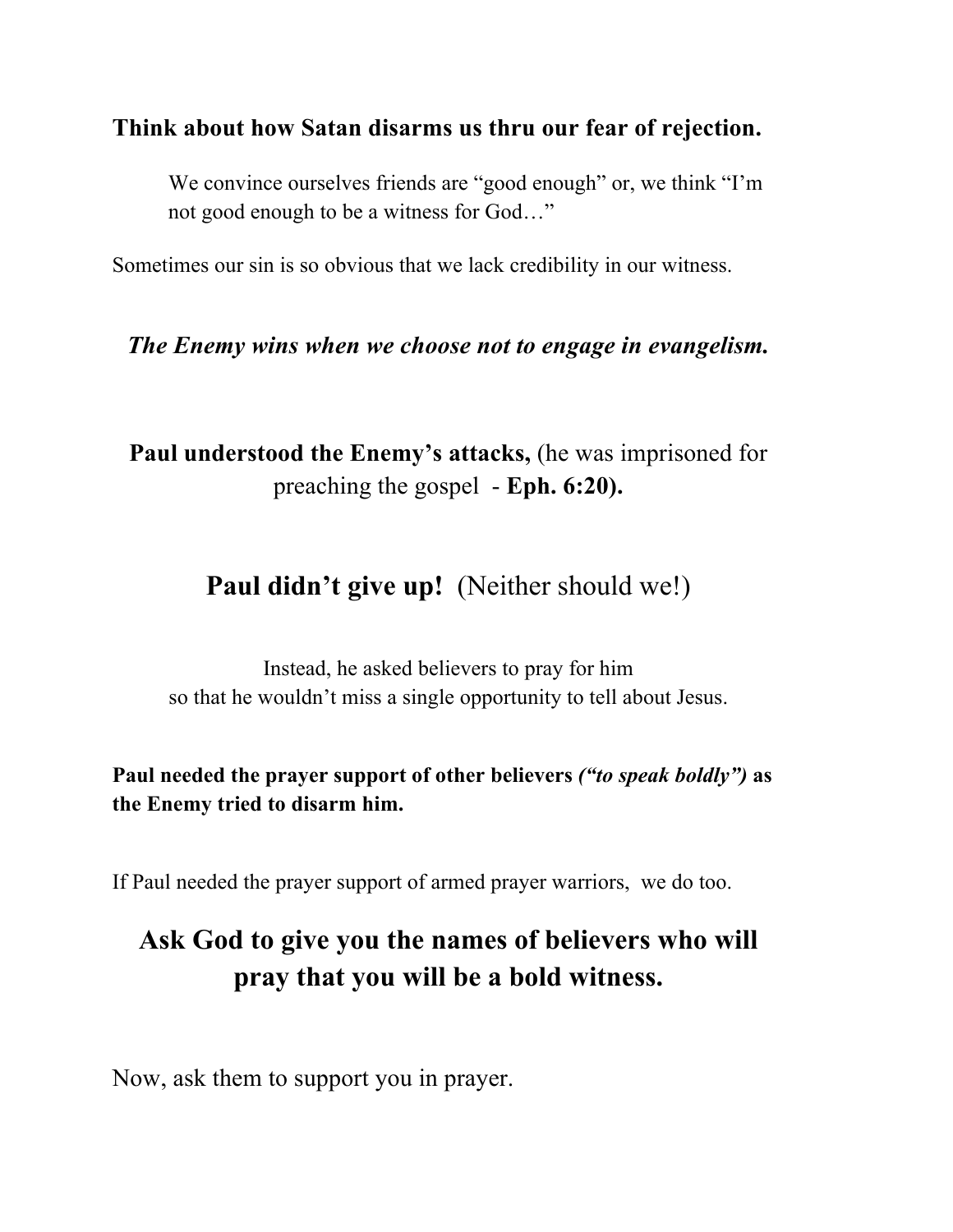# *"GOD'S HEART"*

Praying for our evangelism…

- **G =** that believers will appreciate *God's grace*
- **O =** that believers will be *obedient*
- **D =** that believers will have a *desire* to tell others
- $S =$  that believers will *speak* the gospel fearlessly

- **H =** for nonbelievers to have a receptive *heart*
- $\mathbf{E}$  = that their spiritual *eyes* will be opened
- **A =** that they will have God's *attitude* toward sin
- **R =** that they will be *released* to believe
- **T =** that their lives will be *transformed*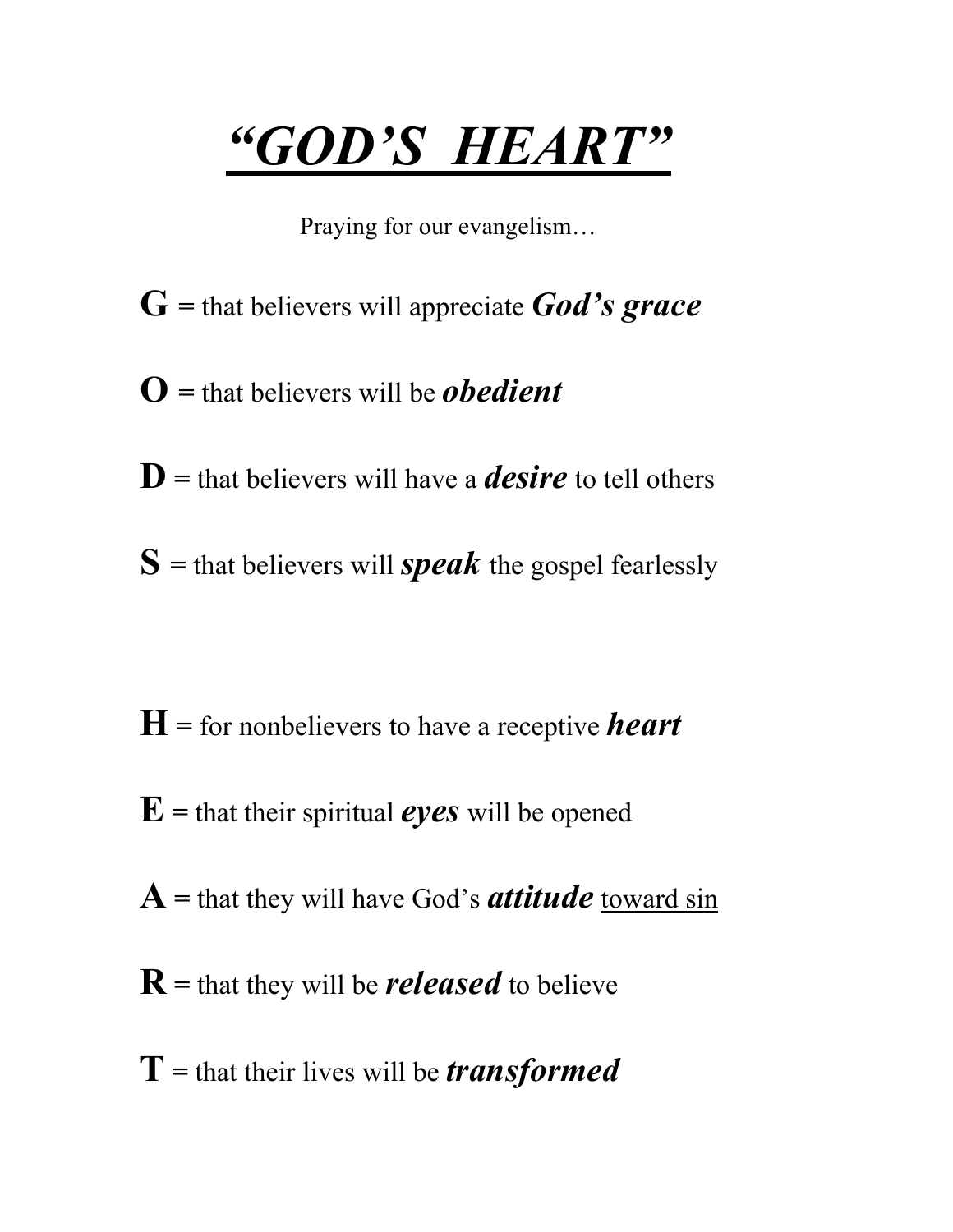#### **Ask God to Restore Your Fire for Evangelism**

What do you think causes us to lose our fire?

*One possibility:* we get too busy...

We get disconnected from a hurting and dying world.

## *We lose our burden for lost & dying nonbelievers.*

*The Enemy delights when good stuff distracts us from doing evangelism.*

# *Only when we're ready, seeking & sharing the good news are our feet sandaled with the gospel of peace.*

Ask God to reignite your fire for evangelism!

**If you are not at peace with someone…** 

 **…seek reconciliation today.**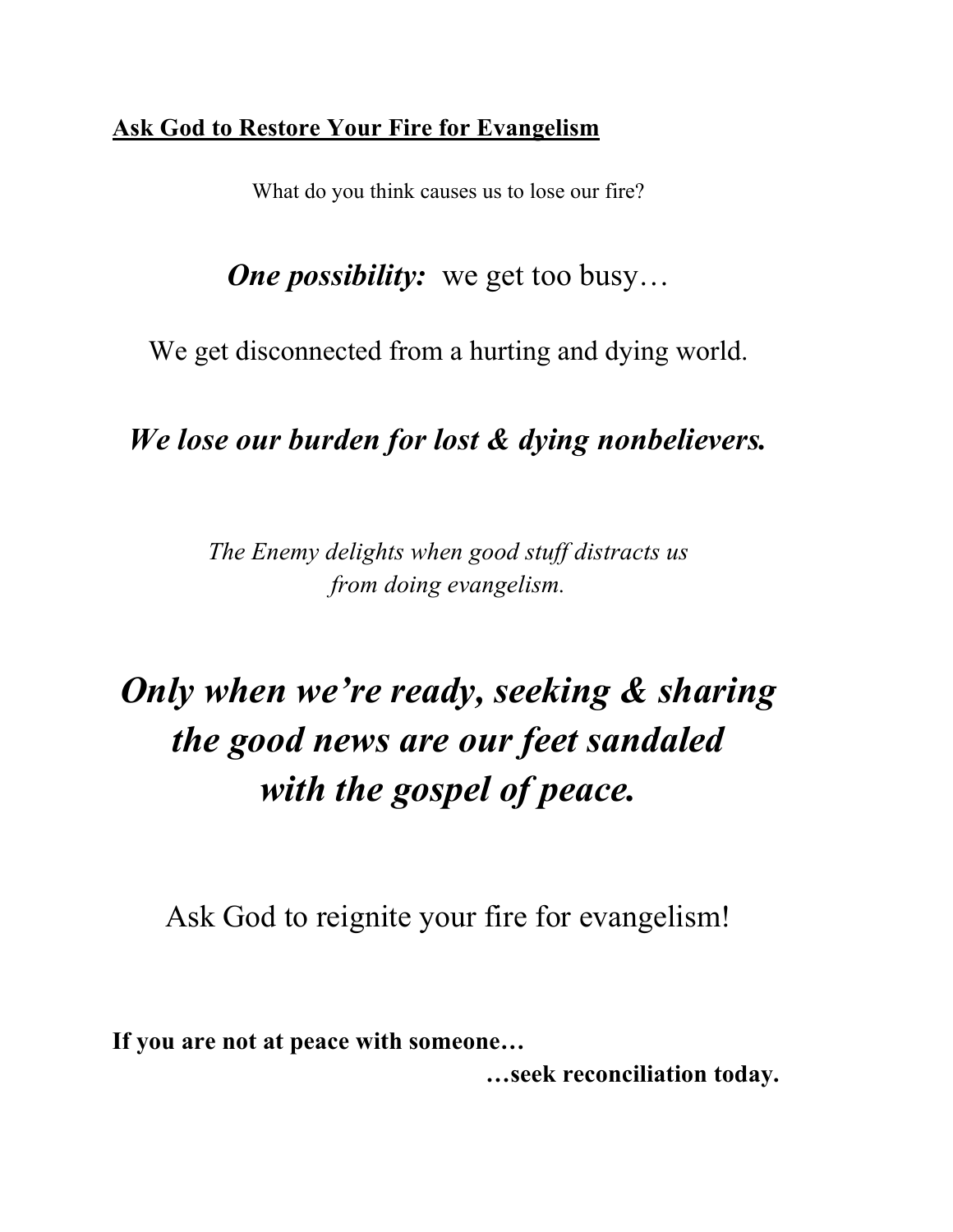#### **V. TELLING THE STORY**

Experts suggest that 95 to 97 percent of professing American Christians do no share their faith…

If a maximum of 5 percent of believers tell others about Jesus, how will we reach the millions of nonbelievers in this country?

Moreover, who will reach the 1.6 billion people around the world who have no access to the gospel?

## *God is ultimately responsible for the Church's growth (Matt. 16:18). But He has called all of us to be His witnesses to the ends of the earth (Acts 1:8).*

Wearing the armor of God means that we are ready to tackle this challenge.

#### **Be Prepared to Tell Your Story**

Evangelism is simply telling others what God has done in your life & then helping them know the good news of salvation.

How did the Apostle Paul tell his story? **Read Acts 26:1-23**

Paul's life before he met Christ (vv. 1-11).

Paul needed to follow Christ (vv. 12-18).

Paul's life change (vv. 19-23).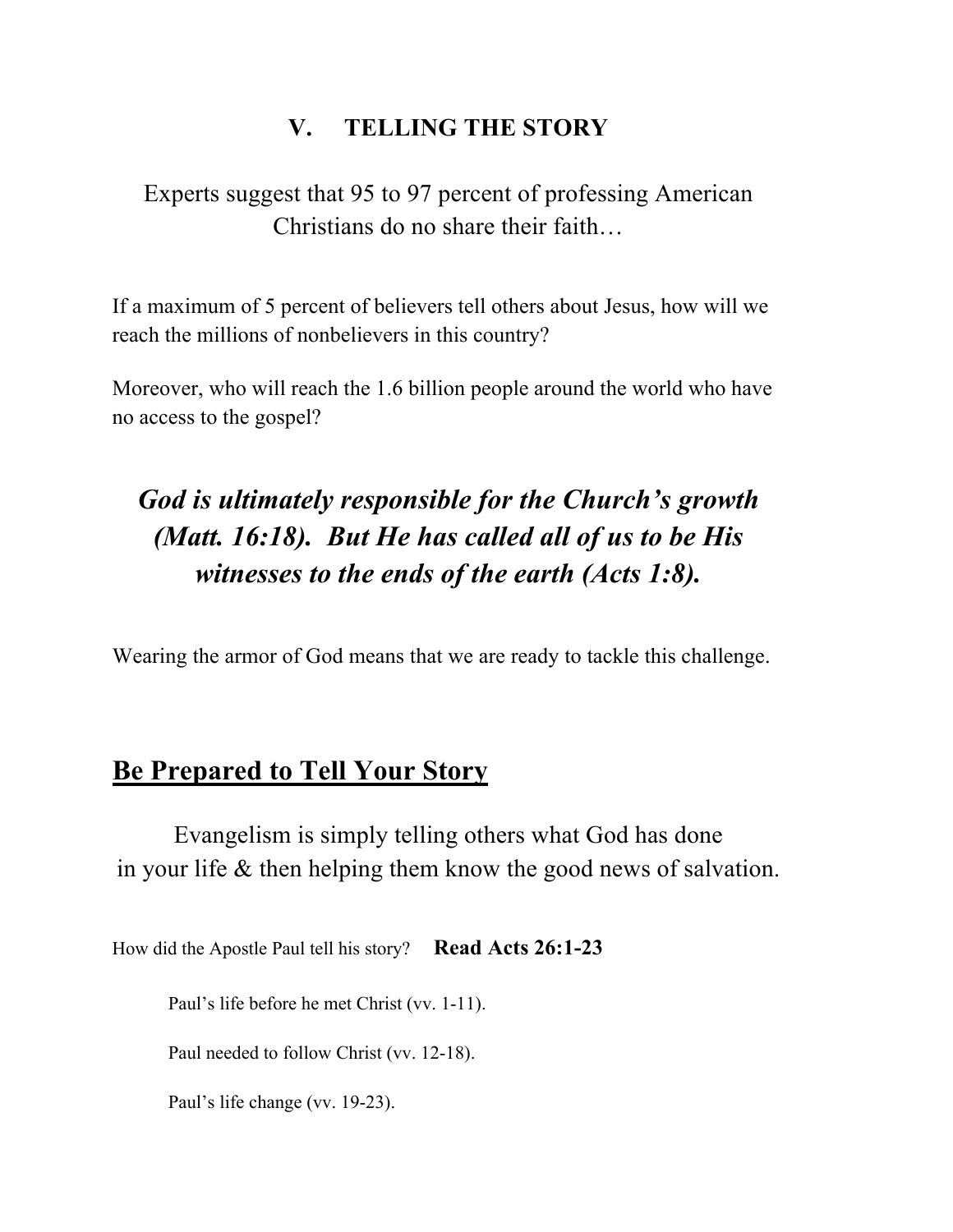## **Tell your story by following Paul's pattern:**



(before Christ)  $(Q)$  the Cross) (after death to self)

**Think about your own conversion… and now transition into the FULL Gospel…** 



#### **Be Alert to Opportunities to Tell Others the Gospel:**

*NOTE:* we struggle to move conversations toward the gospel…

#### Practical Help:

#### **Intentionally develop relationships with nonbelievers.**

What options do you have to make sure you have relationships with unbelievers?

#### **Know people—and always be prepared to minister to hurting people:**

- *- Be careful not to manipulate people when they are in pain, still be ready to offer Christian help and love when needed.*
- Ministering might pave the way to telling your story.

#### **Do a prayer survey of those you encounter daily.**

Ask people, all day everyday, if you can pray for them!

#### **Take the initiative to ask others about themselves.**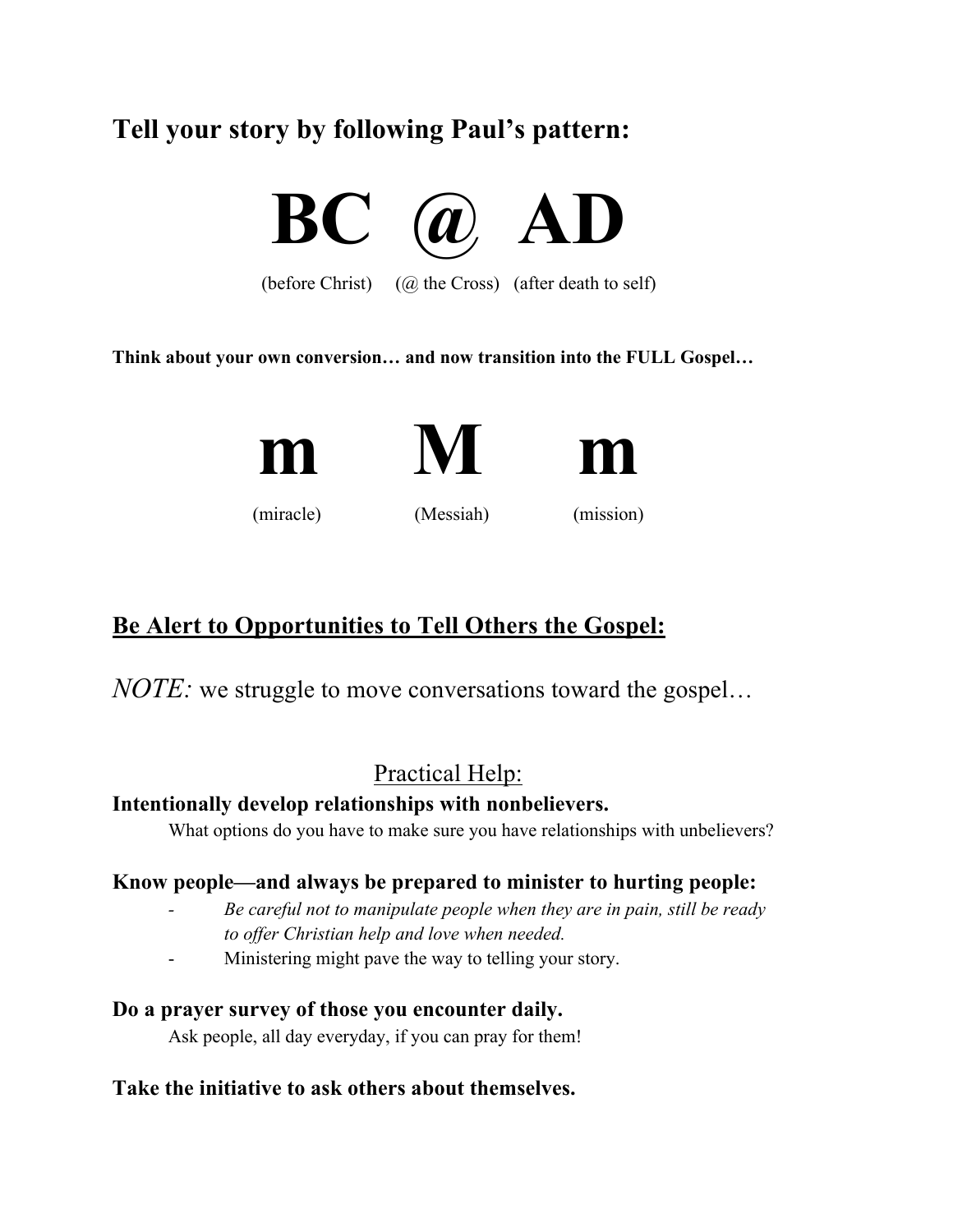**Be ready to respond appropriately when someone asks about your day:**  Be prepared to answer "I'm having a great day because Jesus loves & saved me."

## **Learn to** *"bridge conversations"* **to talk about your personal faith in Christ.**

- **-** Bridging is the process of moving a conversation in a direction that may give you an opportunity to speak about Christ.
- **-** Learn to take these steps naturally so your approach to evangelism isn't contrived or fake.

*Jesus never missed an opportunity to speak the gospel…*

#### *Jesus was a master at bridging conversations.*

He spoke of being *"born again"* to a Jew who assumed his physical birth made him God's child (John 3).

He talked about *"living water"* to a woman at a well (John 4;1-29).

He used the story of a *sower* to talk about the human heart (Matt. 13).

#### **Think about ways to bridge a conversation to talk about Christ so that you don't miss an opportunity.**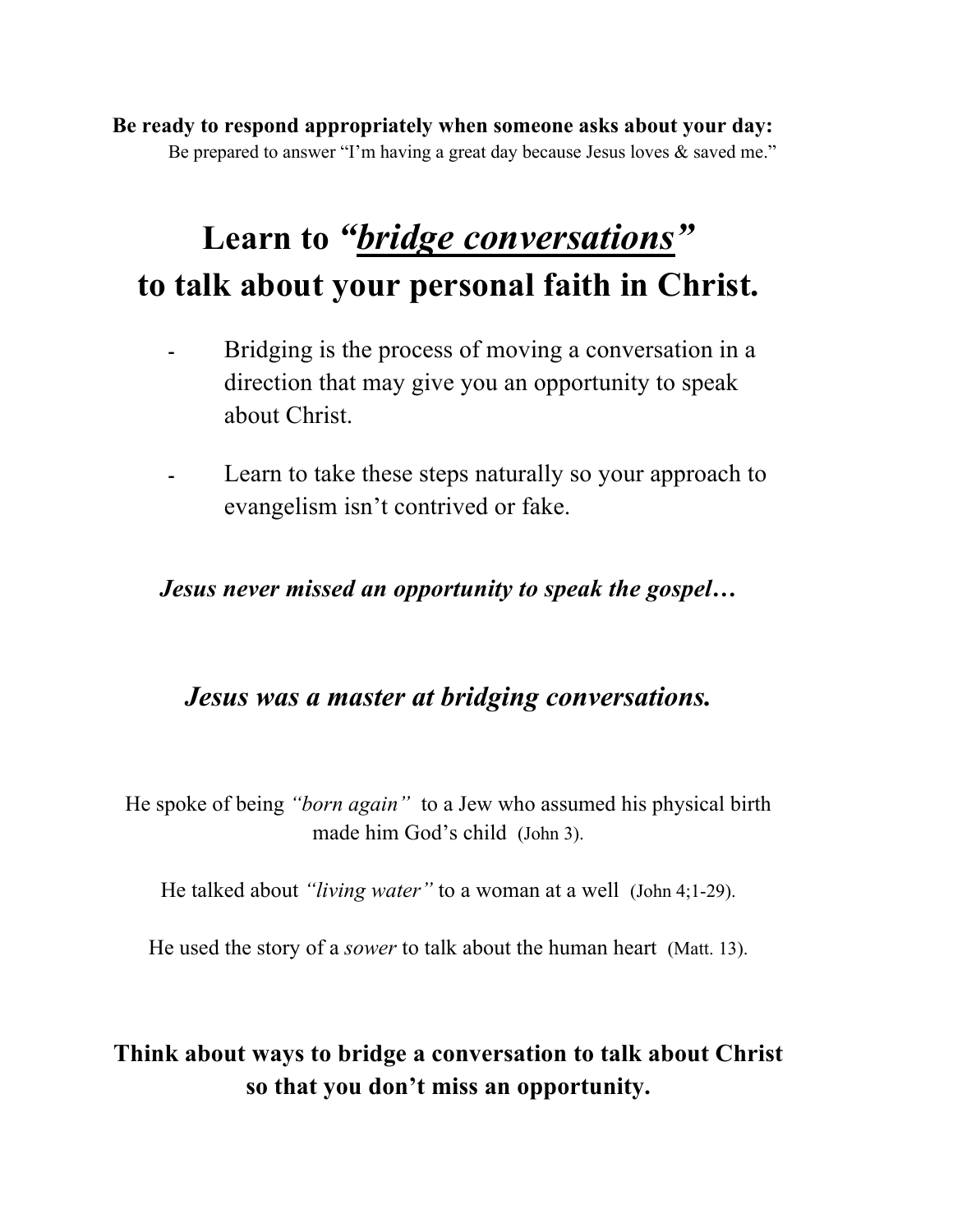## *Some potential evangelical conversation starters…*

| 1. ATHEIST             | A. "God is very real to me. Help me understand<br>why you think He doesn't exist."          |
|------------------------|---------------------------------------------------------------------------------------------|
| 2. GOVERNMENT OFFICIAL | B. "I pray for you every day, because the Bible<br>tells us to pray for our leaders."       |
| 3. SPORTS FANATIC      | C. "Did you know that a writer in the Bible – Paul,<br>talked a lot about sporting events?" |
| 4. ENGINEER            | D. "Have you ever thought about how God<br>designed and put the world together?"            |
| 5. TEACHER             | E. "The greatest teacher I've ever known is Jesus."                                         |

*Try to "practice" this and other BRIDGE personal-evangelism training on a regular basis until it becomes a faithful & fluid part of your BE-ing in-Christ* :-)